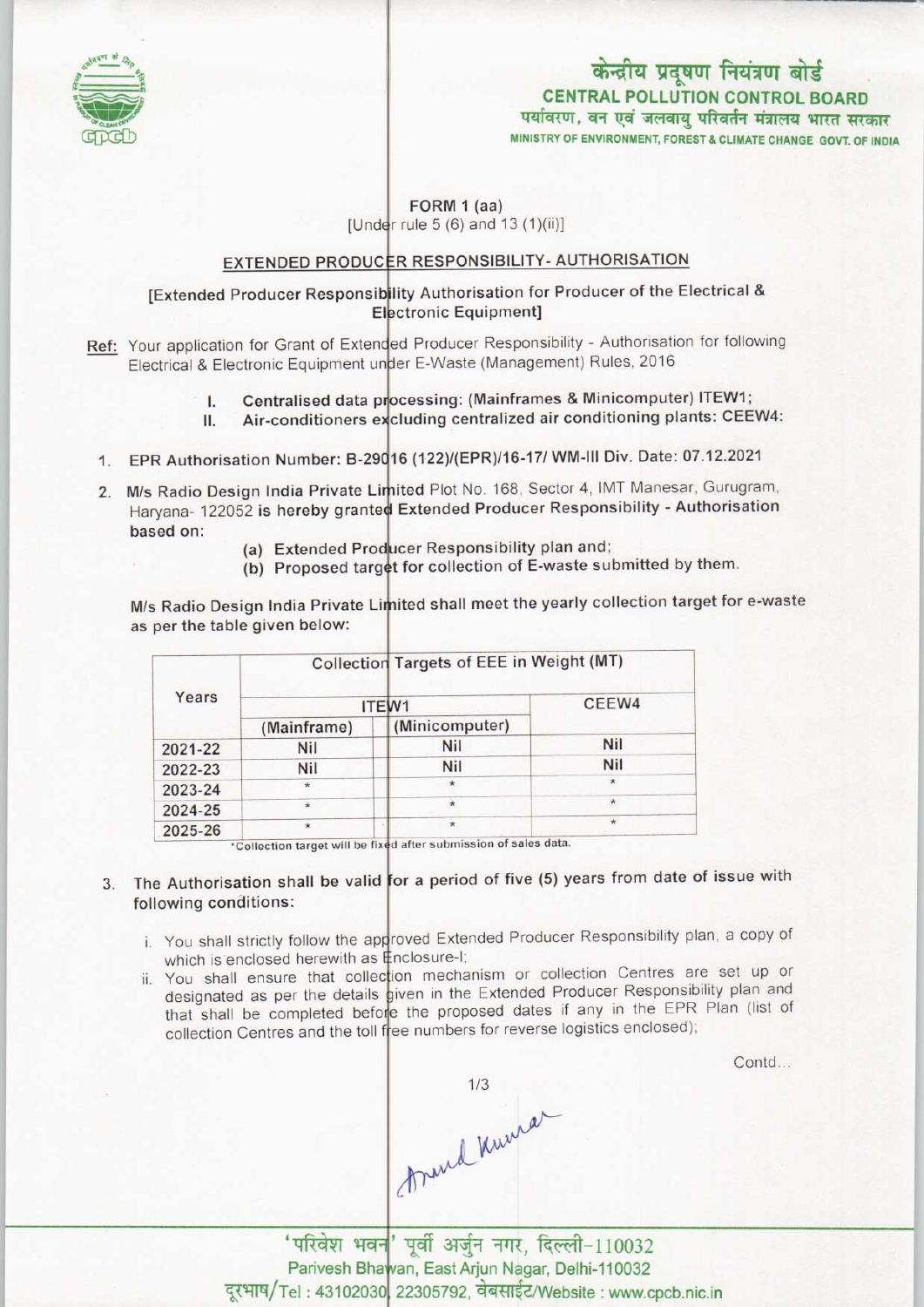

From pre page...

- iii. You shall ensure that all the collected e-waste is channelized to your dismantler/recycler You shall ensure that all the collected e-waste is chall included to year. Nuh, Haryana<br>M/s E-waste Recyclers India Shed No.15, Roz ka Meo Industrial Area, Nuh, Haryana M/S E-waste Recyclers mula Shed No. 10, He had the maintained at dismantler/recycler and at your end.
- and record shall be maintained at dismantier/recycler and at your end.<br>iv. You shall maintain records, in Form-2 of these Rules, of e-waste and make such records available for scrutiny by Central Pollution Control Board
- records available for scruting by Central Pollution Control Control Board on or<br>v. You shall file annual returns in Form-3 to the Central Pollution Control Board on or You shall file annual returns in Form-3 to the contract containt returns relates,<br>before 30th day of June following the financial year to which that returns relates

# vi. General Terms & Conditions of the Authorisation:

- a. The authorisation shall comply with provisions of the Environment (Protection) Act<br>a. The authorisation shall comply with provisions of the Environment (Protection) Act 1986 and the E-waste (Management) Rules,2016 made there under
- 1986 and the E-waste (Management) Nutes, 2010 made there exists the request of b. The authorisation or its renewal shall be produced for inspection at the request of an officer authorised by the Central Pollution Control Board;
- an officer authorised by the Central Pollution Control Board;<br>c. Any change in the approved Extended Producer Responsibility plan should be<br>c. Any change in the approved Extended Producer Responsibility plan should be Any change in the approved Extended Troddeer Responses and which decision shall be communicated by Central Pollution Control Board within sixty days
- is the communicated by Central Pollution Control Board within sixty days;<br>
d. It is the duty of the authorised person to take prior permission of the Central<br>
d. It is the duty of the authorised person to take prior permis It is the duty of the authorised person to take prior permission of the pollution Control Board to close down any collection centre/points or any other facility which are part of the EPR plan;
- facility which are part of the EPR plan;<br>e. An application for the renewal of authorisation shall be made as laid down in sub-<br> $\frac{1}{2}$  Meste (Management) Rules 2016; rule (vi) of rule of 13(1) the E-Waste (Management) Rules, 2016
- o cancel/amend/revoke the authorisation at any time as per the policy of the Board or Government. e. An application for the rest<br>rule (vi) of rule of 13(1) the<br>f. The Board reserves right

#### vii. Additional Conditions: -

- a) That the applicant will submit annual sales data along with annual returns;
- b) That the applicant has to ensure that the addresses of collection points provided by them in their EPR Plan are correct and traceable and the collection points/centres Itional Conditions: -<br>That the applicant will sub-<br>That the applicant has to extension in their EPR Plan and<br>are functional;<br>That the applicant will sub-
- are functional;<br>a) That the applicant will submit revised application for grant of EPR Authorisation in case of applicant adding/changing PRO or changing its EPR Plan;

2/3

Contd...

Amarcal knowar